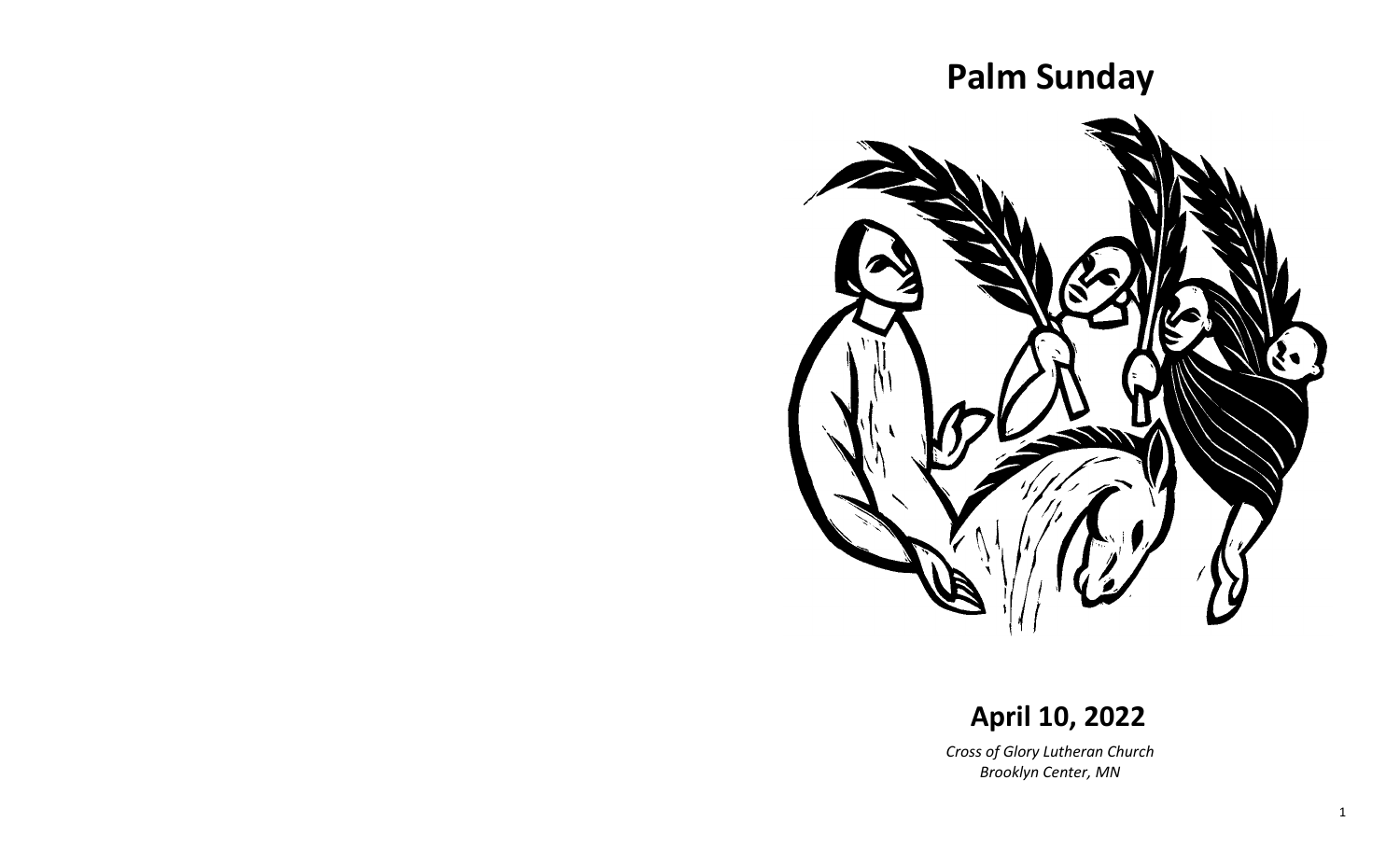# **PRELUDE**

#### **WELCOME**

*Hosanna! Blessed is he who comes in the name of the Lord! Welcome to Palm Sunday worship at Cross of Glory. We invite you to join us throughout the rest of this Holy Week as we continue to tell the story of Jesus' last supper, his death, and his resurrection. Service times and details are printed on the back of the bulletin, and more information can be found at [www.crossofglory.us](http://www.crossofglory.us) .*

#### **CALL TO WORSHIP**

Leader: People traveled from far and near to witness Jesus walk through the streets of Jerusalem.

#### **ALL: We have traveled from far and near to tell the story again today.**

L: People have gathered to praise the Lord.

# **A: We have gathered to praise the Lord.**

L: The crowds waved their palms and shouted "Hosanna! Blessed is the one who comes in the name of the Lord!"

#### **A: We wave our palms and shout "Hosanna! Blessed is the one who comes in the name of the Lord!"**

L: Behold - Jesus walked among them. So come, let us worship.

**A: Behold - Jesus walks among us. Hosanna in the highest!**

*\*\* Please stand as you are able \*\**

# **MUSIC & PARADE OF PALMS**

*All children are invited to follow choir members for a procession of psalm during our opening hymn!*



# **Looking ahead to Holy Week**

# **Maundy Thursday - April 14**

7 pm - Worship with communion onsite & online

# **Good Friday - April 15**

12 pm -Tenebrae worship onsite only

4 -6 pm - Stations of the Cross art exhibit at Faith Lilac Way Lutheran Church. See more information in the Glory Banner.

7pm -Tenebrae worship onsite and online

# **Easter Sunday - April 17**

7:30 - Easter Morning Prayer in the Garden:

a short service of song + prayer in the Cross of Glory courtyard —enter through the main front door

8:00 - Easter Breakfast \*sign -up requested

9:30 - Easter Worship onsite & online (including activity for kids in Fellowship Hall)

10:30 - Easter Breakfast \*sign -up requested

\*To sign up for one of our two Easter Breakfast times (8:00 and 10:30), please sign up on the signup sheet at the ushers station, or email Rachel in the church office at [office@crossofglory.us](mailto:office@crossofglory.us) or call at 763 -533 -8602 on M -W by April 10th.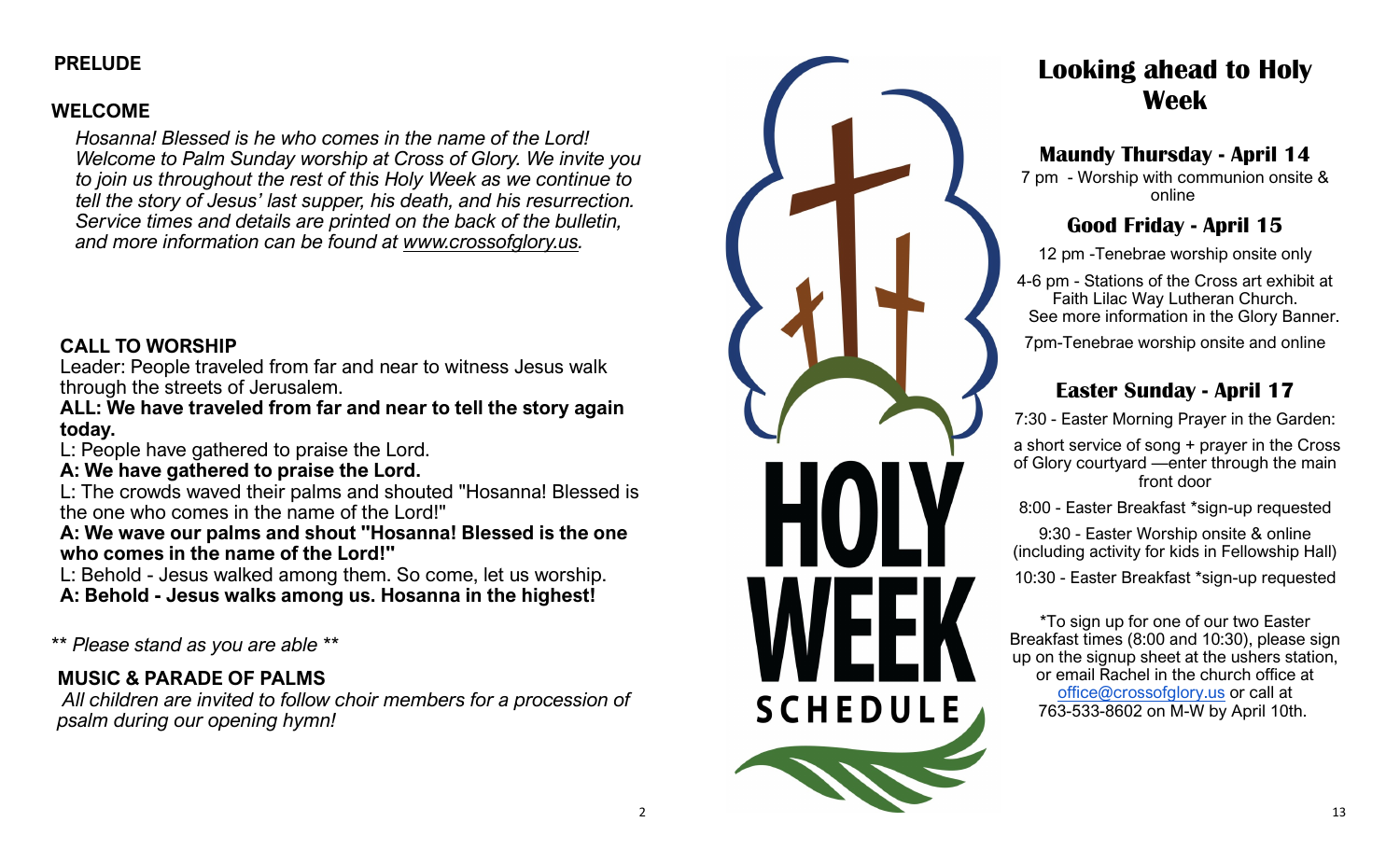• **Pastoral Care -** Pastor Ali's pastoral care office hours--virtual or in -person--are Tuesdays from 10:30-1:30 and Wednesdays from 2-5, and home/care facility visitation hours are Thursdays from 3-5. Please reach out to her if you'd like to connect!



# **WEEKLY PRAYER LIST**

Please join us in lifting up these brothers and sisters in prayer:

*Mavis Wold Shar Lauster Norma Gilbertson Arlene Finke Marian Henjum*

*Nancy Hengel Sharon Quick Sue Birch Chet Janasz Elaine Merila*

*To be added or removed from the weekly prayer list, please contact the church office (*[office@crossofglory.us](mailto:office@crossofglory.us)*) or call 763-533-8602.*

You are also welcome to stop at our community prayer wall just outside the sanctuary to add a written prayer, fold it up and place it between the wooden pieces in the wall. Further instructions can be found at the prayer wall.

### **All Glory, Laud, and Honor #344 Vs. 1,3,4,5**

#### *Refrain*

All glory, laud, and honor to you, redeemer, king, to whom the lips of children made sweet hosannas ring.

Verse 1

You are the king of Israel and David's royal Son, now in the Lord's name coming, our King and Blessed One. *Refrain*

Verse 3 The multitude of pilgrims with palms before you went;

*\*\* Please be seated \*\**

## **CONFESSION + FORGIVENESS**

Let us take a moment of silence to confess our sins in the presence of God and of one another...

Merciful God, **if we say we have no sin, we deceive ourselves, and the truth is not in us. But if we confess our sins, God who is faithful and just will forgive our sins and cleanse us from all unrighteousness.**

God, who is rich in mercy, loved us even when we were dead in sin, and made us alive together with Christ. By grace you have been saved. In the name of + Jesus Christ, your sins are forgiven. Almighty God strengthen you with power through the Holy Spirit, that Christ may live in your hearts through faith. **Amen**.

our praise and prayer and anthems before you we present. *Refrain*

#### Verse 4

To you, before your passion, they sang their hymns of praise. To you, now high exalted, our melody we raise. *Refrain*

#### Verse 5

Their praises you accepted; accept the prayers we bring, great author of all goodness, O good and gracious King. *Refrain*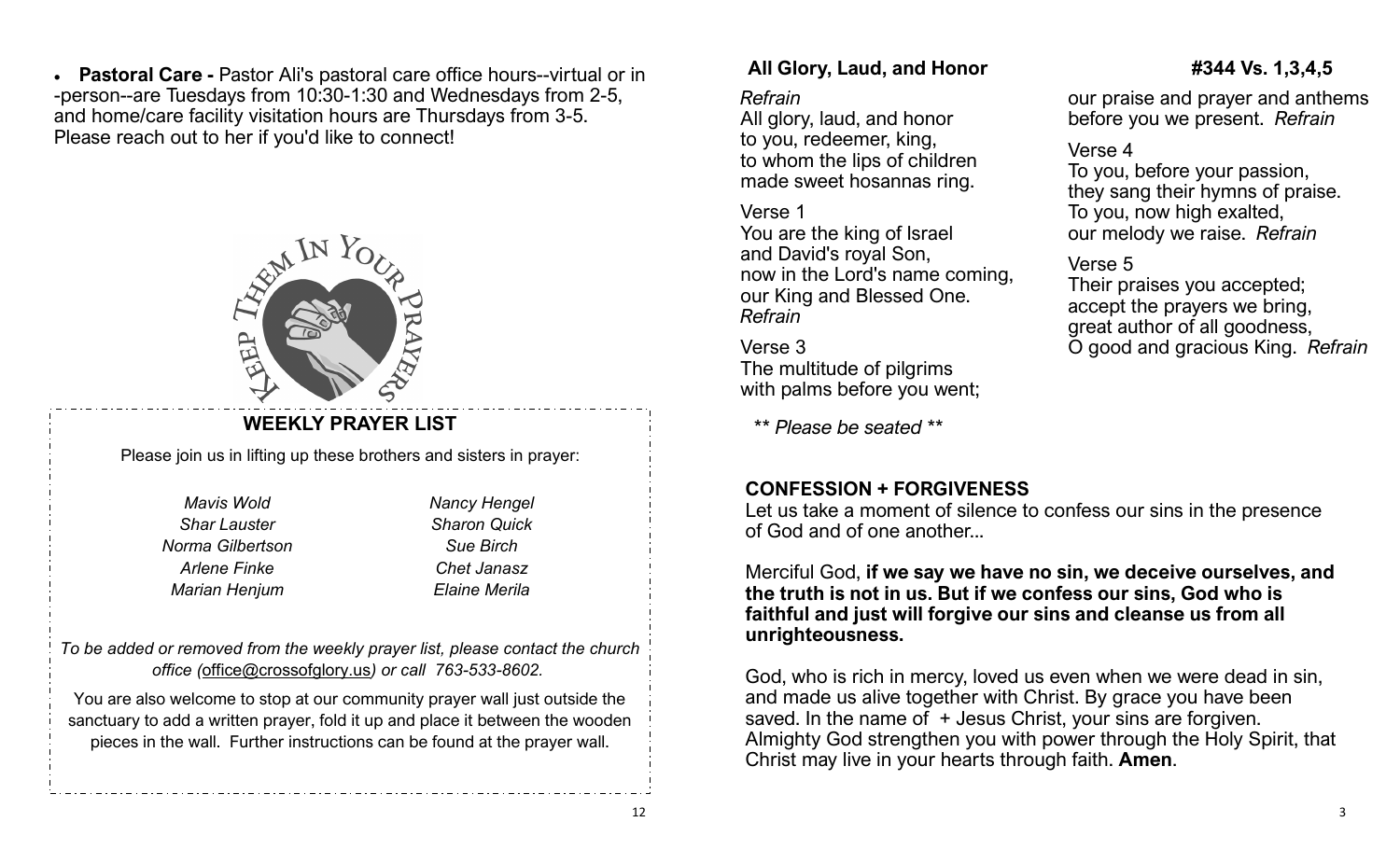# **MUSIC Hosanna (Praise Is Rising) Brown/Baloche**

Verse 1 Praise is rising Eyes are turning to You We turn to You Hope is stirring Hearts are yearning for You We long for You

#### Pre-Chorus

'Cause when we see You We find strength to face the day In Your presence All our fears are washed away (Washed away)

#### **Chorus**

Hosanna hosanna You are the God who saves us Worthy of all our praises Hosanna hosanna Come have Your way among us We welcome You here Lord Jesus

Verse 2 Hear the sound of Hearts returning to You We turn to You In Your Kingdom Broken lives are made new You make us new (Choruses)

Ending Hosanna hosanna (Choruses)

#### **PRAYER OF THE DAY**

The Lord be with you. **And also with you.** Let us pray together... **Jesus our Lord, as we journey together this Holy Week, give us faith to follow in your footsteps. Give us courage to walk as you walked. Give us company for the journey. And enliven us with your presence each step of the way. In the name of Jesus Christ we pray. Amen.**

#### **COMMUNITY ANNOUNCEMENTS**

• **Fellowship Hour** - Please join us for a time of fellowship- accompanied by coffee and treats--immediately following worship in the Fellowship Hall. Thanks to all who signed up to help with set up and clean up!

• **Easter Breakfast! Tomorrow is the deadline to sign up-** All are welcome to Easter breakfast before (8 am) or after (10:30 am) Easter Worship on Sunday, April 17th. In order to make sure there's enough food for all, please sign up for one of the two breakfast slots by adding your name to the sign-up sheet on the usher's table, or calling the church office (763-533-8602) and letting Rachel know which slot and how many people. For a full schedule of Holy Week, see insert

• **Name Tags -** As a gesture of hospitality to new members and visitors, we invite everyone to make a name tag at the Welcome Desk upon entry. Thank you!

• **Want to Know More About COG?** - If you're interested in learning more about life together at Cross of Glory, or joining as a new member, please reach out to Pastor Ali ([atranvik@crossofglory.us\)](mailto:atranvik@crossofglory.us).

• **Want to help our neighbors in Ukraine**? Donations--which go toward food, basic supplies, and other emergency needs--can be given directly through Lutheran Disaster at www.elca.org/disaster. You may also write a check to Cross of Glory and mark it as "Ukraine Aid" and we will direct those funds toward these efforts.

• **Bible Study -** All are welcome to take part in Bible Study Tuesday mornings at 9:30 am via Zoom or in person. We're using the Augsburg Fortress booklets, looking at the upcoming Sunday's lesson. Reach out to Pastor Ali if you need a booklet or would like more information.

• **Individual & Home Communion** - If you are not able to attend worship in person but are interested in having communion at church or brought to your home, please reach out to Pastor Ali to set up a time.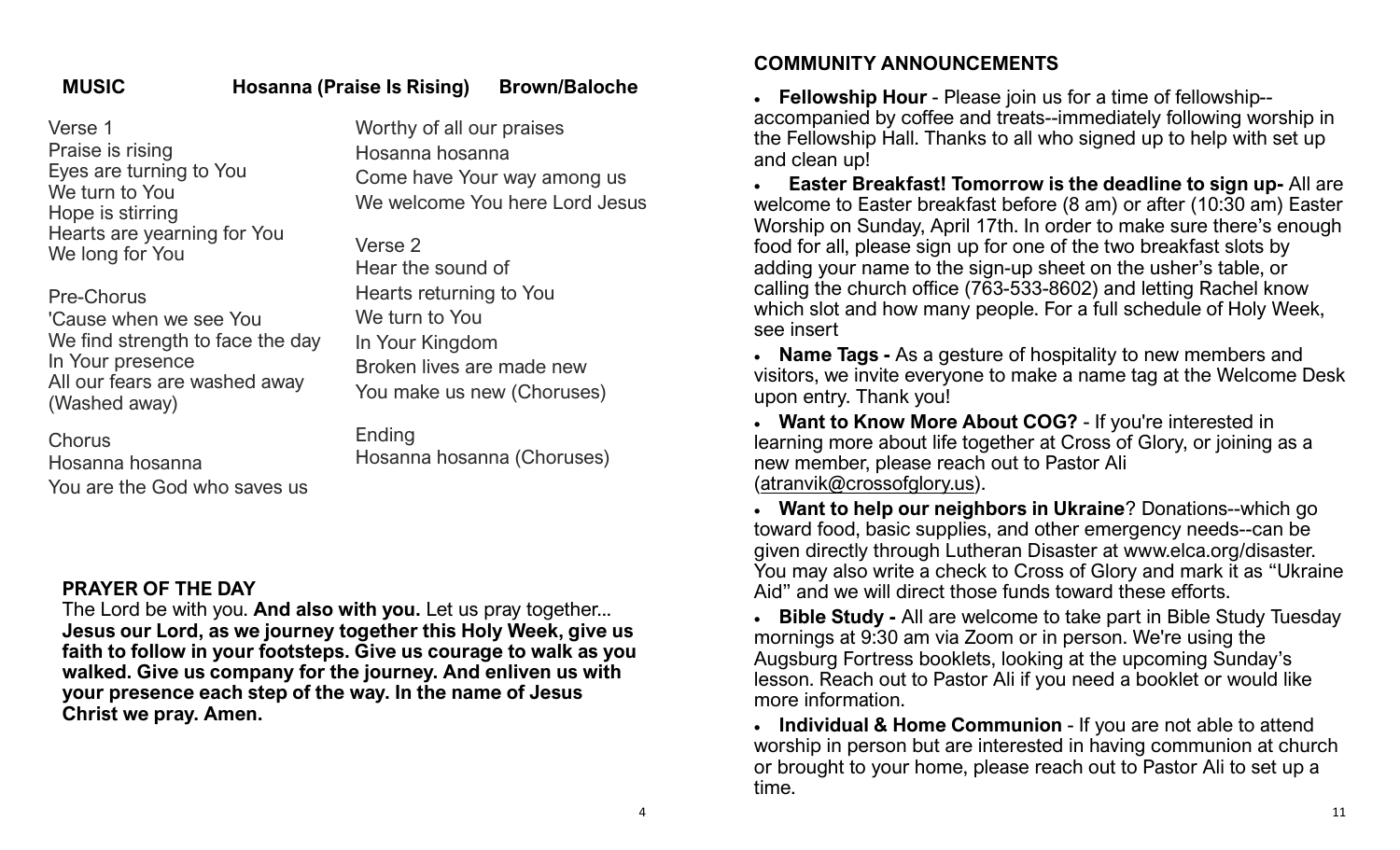**MUSIC – Praise to the Lord, the Almighty ELW vs 1,2, 4**

#### **Verse 1**

Praise to the Lord, the Almighty, the King of creation! O my soul, praise him, for he is your health and salvation! Let all who hear now to his temple draw near, joining in glad adoration!

#### **Verse 2**

Praise to the Lord, who o'er All things is wondrously reigning and, as on wings of an eagle,

#### **DISMISSAL**

Go in peace, walk with Jesus. **Thanks be to God!**

# **POSTLUDE**

# **MUSIC CREDITS**

The Order of Service is from Evangelical Lutheran Worship which is commended for use in the Evangelical Lutheran Church in America.

uplifting, sustaining.

gracious ordaining?

in me adore him!

people again.

**Verse 4**

Have you not seen all that is needful has been sent by his

Praise to the Lord! Oh, let all that is

All that has life and breath, come

now with praises before him! Let the amen sound from his

Gladly forever adore him!

## **WORSHIP LEADERSHIP**

Pastor: Rev. Ali Tranvik Vocalist, choir, and handbell director: Keith J. Williams Pianist, vocalist, worship team director, tech director: Mark Trease Lector: Dawn Bailey Greeters: Judy Olson and Brenda Edstrom Technical Team: Ryan Bailey, Dawn Bailey, and Bill Bailey Ministers: The people of Cross of Glory

#### **MUSIC: Pave the Way with Branches ACS #928 vs 1, 2, 3, 5**

Jesus is coming. Pave the way with branches. Jesus is coming. Hosanna. *Repeat* Hosanna, Jesus is coming. Hosanna to the Prince of peace. *Repeat*

Release for the captives Pave the way with branches. Release for the captives. Hosanna *Repeat* Hosanna, Jesus is coming. Hosanna to the Prince of peace. *Repeat*

## **SCRIPTURE READING Psalm 118:1-2, 19-29**

O give thanks to the LORD, for he is good; his steadfast love endures for ever! Let Israel say,

 'His steadfast love endures for ever.' Open to me the gates of righteousness, that I may enter through them and give thanks to the LORD.

This is the gate of the LORD;

the righteous shall enter through it.

- I thank you that you have answered me and have become my salvation.
- The stone that the builders rejected

has become the chief cornerstone.

This is the LORD's doing;

it is marvellous in our eyes.

This is the day that the LORD has made;

Hope for the down trod. Pave the way with branches. Hope for the down trod. Hosanna. *Repeat* Hosanna, Jesus is coming. Hosanna to the Prince of peace. *Repeat*

Debts are forgiven Pave the way with branches. Debts are forgiven. Hosanna. *Repeat* Hosanna, Jesus is coming. Hosanna to the Prince of peace. *Repeat*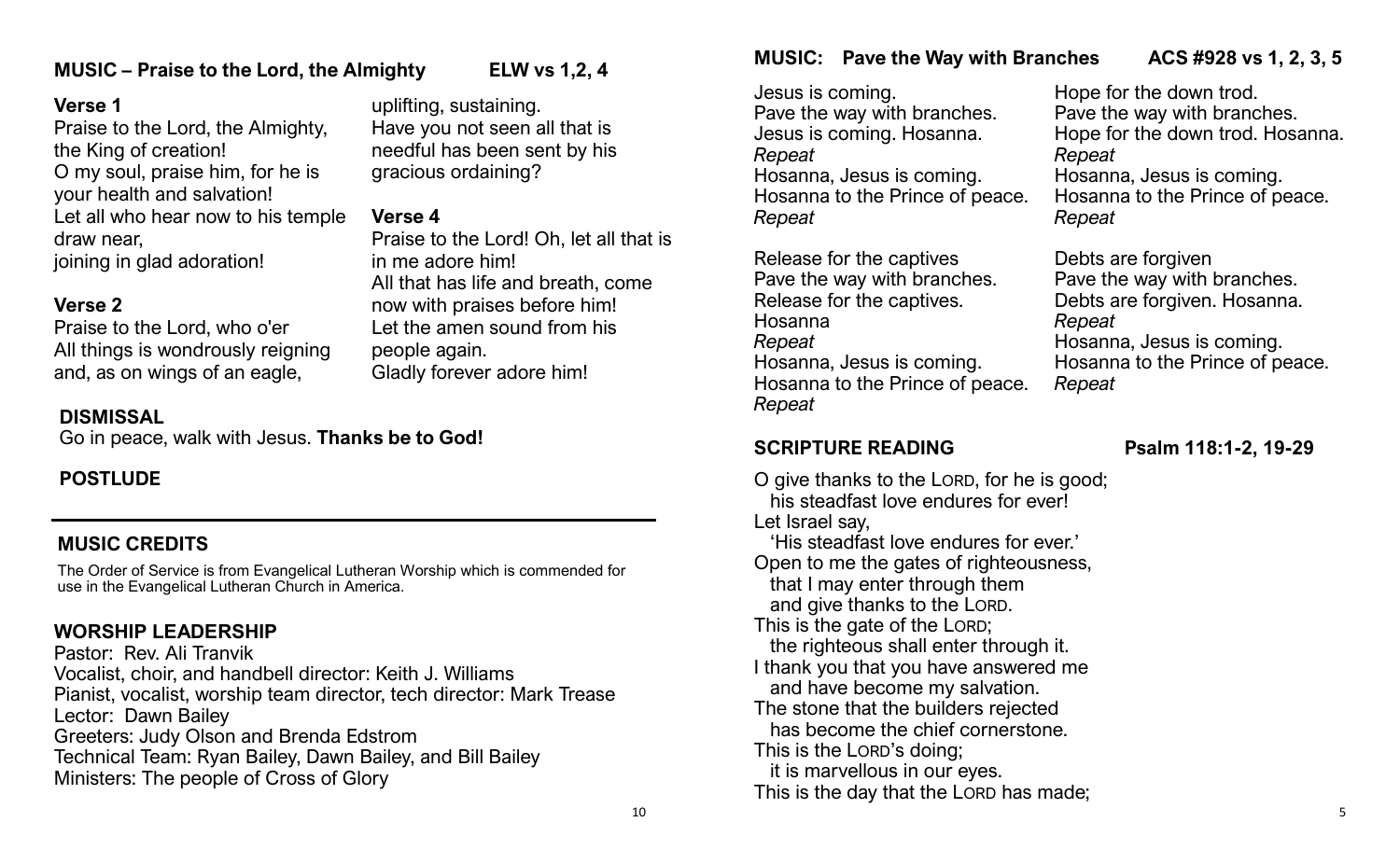let us rejoice and be glad in it. Save us, we beseech you, O LORD! O LORD, we beseech you, give us success! Blessed is the one who comes in the name of the LORD. We bless you from the house of the LORD. The LORD is God, and he has given us light. Bind the festal procession with branches, up to the horns of the altar. You are my God, and I will give thanks to you; you are my God, I will extol you. O give thanks to the LORD, for he is good, for his steadfast love endures for ever.

Leader: The word of the Lord. **ALL: Thanks be to God.**

## **SPECIAL MUSIC**

## **GOSPEL READING Luke 19:28-40**

*\*\* Please stand as you are able \*\**

P: The Gospel according to Luke the nineteenth chapter. **ALL: Glory to you, O Lord.**

After he had said this, he went on ahead, going up to Jerusalem. When he had come near Bethphage and Bethany, at the place called the Mount of Olives, he sent two of the disciples, saying, 'Go into the village ahead of you, and as you enter it you will find tied there a colt that has never been ridden. Untie it and bring it here. If anyone asks you, "Why are you untying it?" just say this: "The Lord needs it." ' So those who were sent departed and found it as he had told them. As they were untying the colt, its owners asked them, 'Why are you untying the colt?' They said, 'The Lord needs it.' Then they brought it to Jesus; and after throwing their cloaks on the colt, they set Jesus

**MUSIC He Is Exalted Paris**

Verse He is exalted The King is exalted on high I will praise Him He is exalted forever exalted And I will praise His name

**Chorus** He is the Lord Forever His truth shall reign Heaven and earth Rejoice in His holy name He is exalted The King is exalted on high

# **PRAYERS OF THE PEOPLE**

Hear us, O God. **Your mercy is great.**

# **LORD'S PRAYER**

O God, remember us in your kingdom and teach us to pray...

**Our Father, who art in heaven, hallowed be thy name, thy kingdom come, thy will be done, on earth as it is in heaven. Give us this day our daily bread; and forgive us our trespasses, as we forgive those who trespass against us; and lead us not into temptation, but deliver us from evil. For thine is the kingdom, and the power, and the glory, forever and ever. Amen.**

## **ANNOUNCEMENTS**

## **BLESSING**

The one who comes n the name of the Lord, the one who is called Blessed, blesses you. May you go forth with this blessing, knowing that God walks with you. Amen.